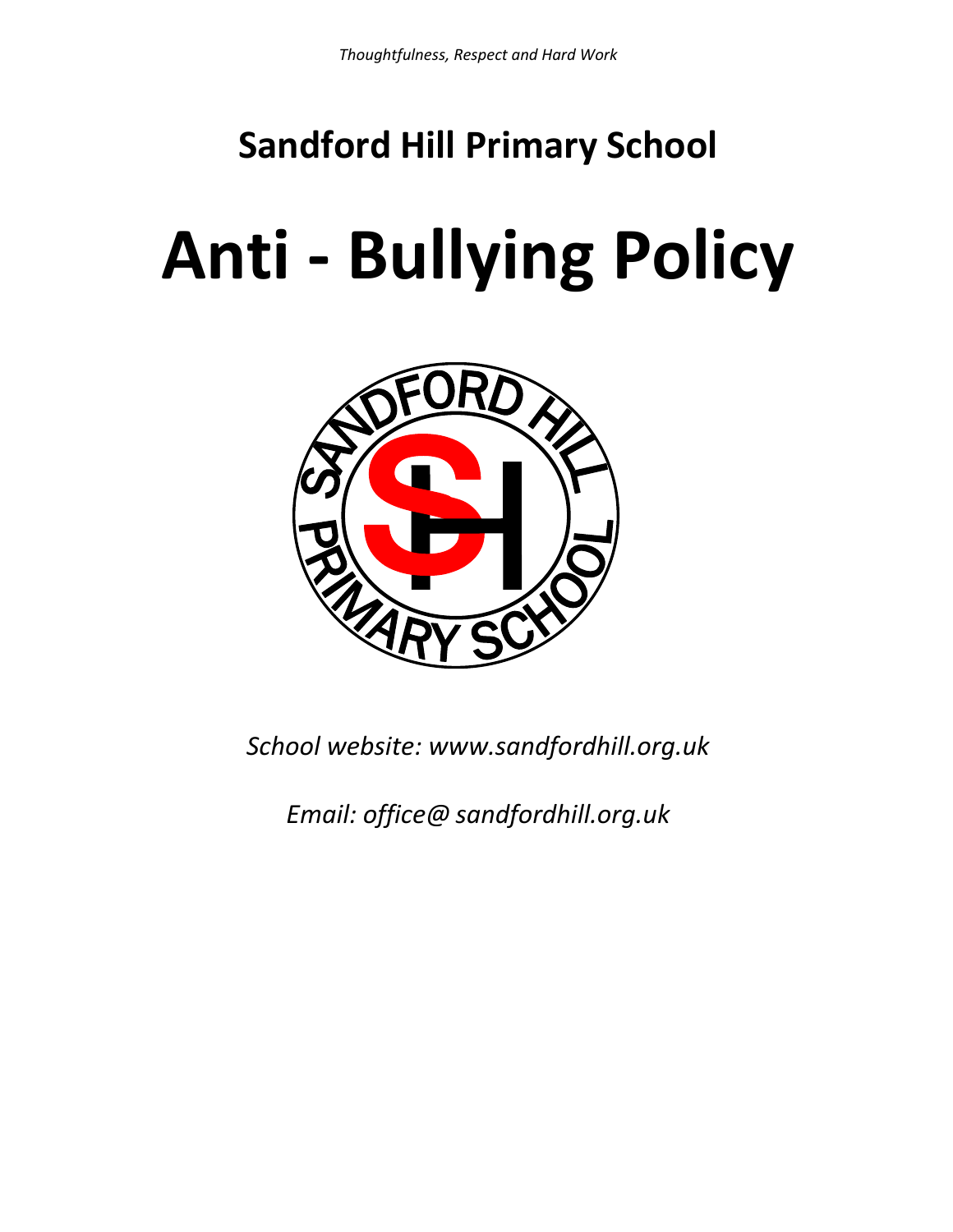# **Introduction**

Staff at Sandford Hill Primary School have high expectations of behaviour at all times and we are committed to developing an anti-bullying culture where the bullying of adults and children is not tolerated in any form. The school motto of **"Thoughtfulness, Respect and Hard Work"** helps foster discipline to support this and mutual respect between pupils and between staff and pupils is of the upmost importance. Our vision is to develop **thoughtful** individuals who **respect** the differences of others; who value the fact that everyone is different; who work together with consideration for others.

### **Aim**

The aim of our **Anti-Bullying Policy** is to support the **Relationships Policy**, to ensure that pupils learn in a supportive, caring and safe environment without fear of being bullied.

Our overall aim is to provide a safe and secure environment where children are encouraged and enabled to be responsible, co-operative and self-disciplined. This policy outlines what we will do to prevent and tackle all forms of bullying.

The Sandford Hill community recognises that all forms of bullying, especially if left unaddressed, can have a devastating effect on individuals; it can create a barrier to learning and have serious consequences for mental wellbeing for the victim and the perpetrator and can be a possible indicator of social, emotional and mental health needs. By effectively preventing and tackling bullying our school can help to create a safe and disciplined environment, where pupils are able to learn and fulfil their potential.

# **Definitions**

**Bullying** is defined as Behaviour by an individual or a group, repeated over time that intentionally hurts another individual either physically or emotionally.<sup>[1](#page-1-0)</sup>

#### **The four main types of bullying are:**

- **physical** kicking; hitting; taking belongings;
- **verbal** name calling, taunting, mocking, making offensive comments;
- **indirect** producing offensive graffiti, gossiping, excluding people from groups and spreading hurtful and untruthful rumours;
- **cyberbullying** sending offensive, upsetting and inappropriate messages by phone, text, instant messenger, through gaming, websites, social media sites and apps, and sending offensive or degrading photos or videos. (See Safeguarding and e-Safety Policy)

**Bullying** is recognised by the school as being a form of peer on peer abuse. It can be emotionally abusive and can cause severe and adverse effects on children's emotional development. **Bullying** can happen to anyone.

<span id="page-1-0"></span><sup>&</sup>lt;sup>1</sup> DfE - Preventing and Tackling Bullying", July 2017.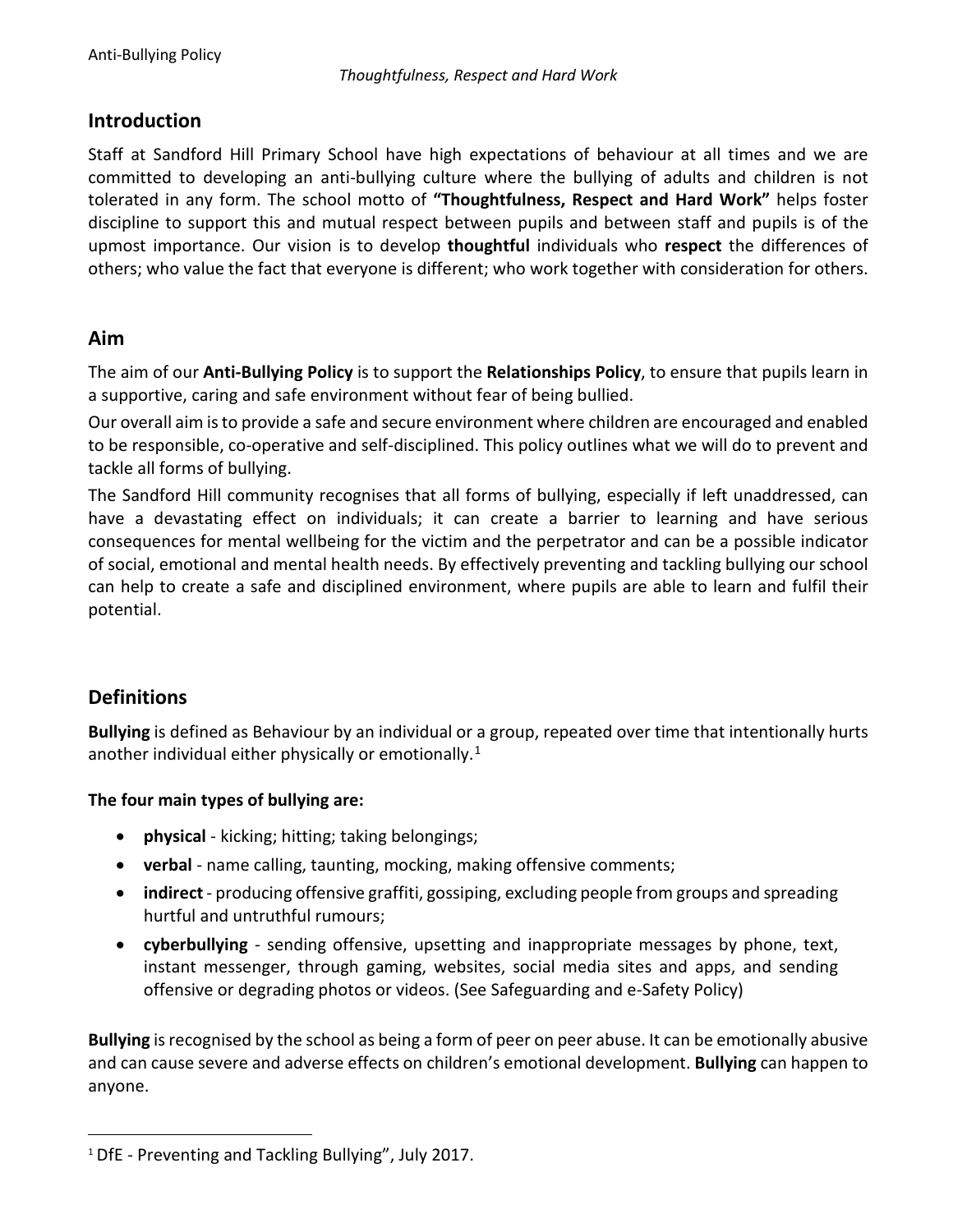# **Potential causes**

This policy covers all types and forms of **bullying** and at Sandford Hill Primary School we recognise that bullying can occur for no apparent reason but can often be related to various factors:

- $\triangleright$  Bullying related to physical appearance;
- $\triangleright$  Bullying of young carers, children in care or otherwise related to home circumstances;
- $\triangleright$  Bullying related to physical/mental health conditions;
- $\triangleright$  Bullying related to race, religion, faith and belief and for those without faith;
- $\triangleright$  Bullying related to ethnicity, nationality or culture;
- $\triangleright$  Bullying related to Special Educational Needs or Disability (SEND);
- $\triangleright$  Bullying related to sexual orientation (homophobic/bi-phobic bullying);
- $\triangleright$  Gender based bullying, including transphobic bullying;
- $\triangleright$  Bullying as a result of underlying mental health issues.

# **Impact of bullying**

Staff are vigilant in looking out for potential signs of bullying which may include:

- **Physical**: unexplained bruises, scratches, cuts, missing belongings, damaged clothes, or schoolwork, loss of appetite, stomach aches, headaches;
- **Emotional**: e.g. losing interest in school, withdrawn, secretive, unusual shows of temper, refusal to say why unhappy, high level of anxiety, mood swings, tearfulness for no reason, lack of confidence, signs of depression;
- **Behavioural**: asking to be taken to school, wanting to go home from school, taking longer to get home, asks for more money, using different routes to school, 'losing' more items than usual, sudden changes in behaviour and mood, concentration difficulties.

# **School actions**

**In the case of suspected bullying, the following steps will be taken when dealing with incidents:**

- If bullying is suspected or reported, the incident will be dealt with immediately by a member of staff. The victim will be reassured that the report will be fully investigated;
- A clear account, detailing the allegations, will be recorded on an **Incident Form on CPOMS;**
- A Senior Leader will interview all concerned and will record the incident before referring to the school's Relationships **Policy** regarding any necessary immediate sanction;
- The Headteacher, Assistant Headteacher or Inclusion Leader will contact the parents of the victim and the perpetrator to inform them of the actions taken by the school. The actions will be added to the incident report on CPOMS.
- If the incident is related to some form of **Cyberbullying**, the staff will refer to the school's E-Safety Policy - keeping any evidence (screenshots) of the bullying activity, providing advice on blocking or removing people from contact lists and if required, working with online service providers to assist in removing offensive material from circulation.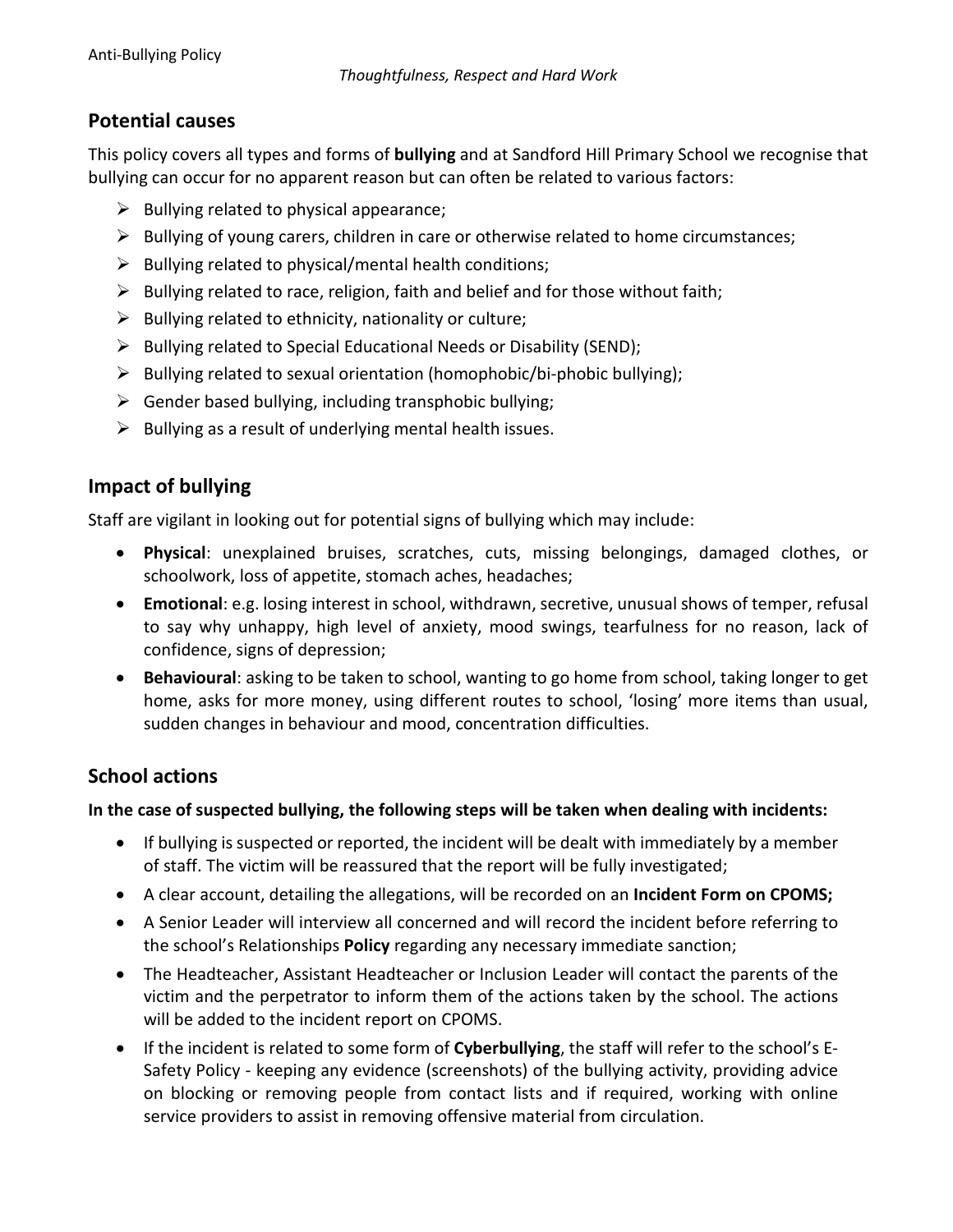#### **Pupils who have been bullied will be supported by:**

- Reassuring the pupil and providing continuous pastoral support;
- Offering an immediate opportunity to discuss the experience with a senior leader, their teacher or a member of staff of their choice;
- One-to-one support from the inclusion team;
- Offering continuous support shadowing around school, daily opportunity to chat with a Senior Leader for a fixed period of time;
- Restoring self-esteem and building resilience and confidence;
- Where necessary, working with the wider community and local/national organisations to provide further or specialist advice and guidance, which may support through Early Help or Children Social Work Service, or through the Children and Adolescent Mental Health Service (CAMHS).

#### **Pupils who have perpetrated bullying will be helped by:**

- Discussing what happened, establishing the concern and the need to change the behaviour;
- Informing parents/carers to support the school changing their attitude towards bullying;
- Providing emotional and social support, promoting self-esteem and self-discipline, in circumstances where behaviour has indicated mental health needs;
- One-to-one support from the Inclusion Team;
- Sanctioning, in line with school Relationships Policy;
- Where necessary, working with the wider community and local/national organisations to provide further or specialist advice and guidance, which may include involvement from the Police or referrals to Early Help, Children Social Work Service, or the Children and Adolescent Mental Health Service (CAMHS);
- Shadowing them around school to ensure their actions comply with the Relationships Policy.

#### **Strategies are in place to teach children and raise awareness of issues surrounding bullying to ensure incidents are minimal and prevented where possible:**

- Weekly assemblies cover themes including bullying and the surrounding issues.
- P.S.H.E. curriculum coverage and where possible, opportunities are provided in other areas of the curriculum.
- School Council provide peer support friendship stops.
- Anti-bullying messages displayed around school.
- Anti-bullying has a high profile throughout the year, reinforced through key opportunities such as anti-bullying week.
- Systematic opportunities to develop pupils' social and emotional skills, including building their resilience and self-esteem are provided regularly.
- Pupils views on the extent and nature of bullying are regularly sought.